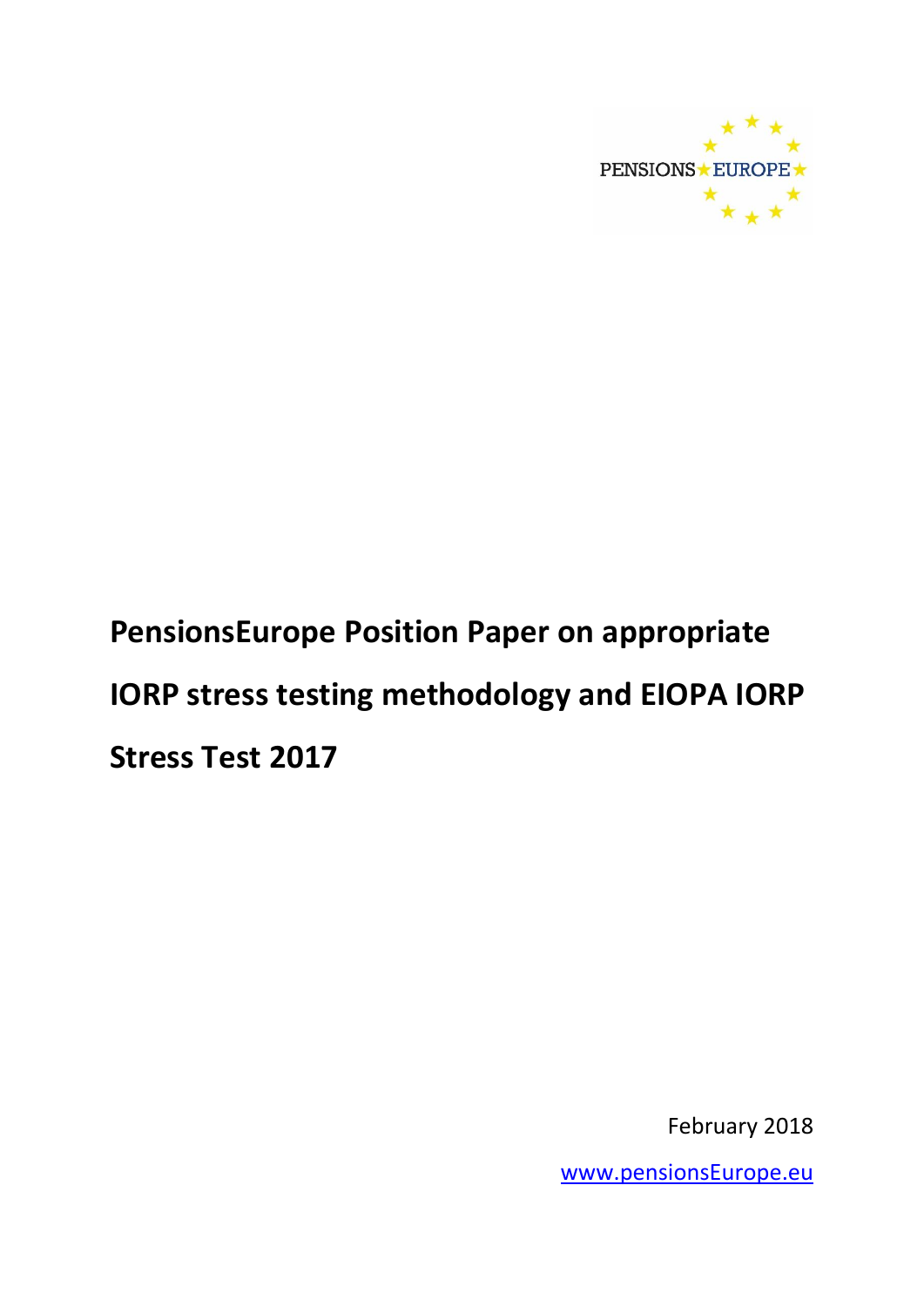# **About PensionsEurope**

**PensionsEurope** represents national associations of pension funds and similar institutions for workplace pensions. Some members operate purely individual pension schemes. PensionsEurope Members are large institutional investors representing the **buy-side** on the financial markets.

PensionsEurope has **23 member associations** in 18 EU Member States and 3 other European countries with significant – in size and relevance – supplementary pension systems<sup>1</sup>.

PensionsEurope member organisations cover different types of workplace pensions for over **110 million people.** Through its Member Associations PensionsEurope represents more than **€ 4 trillion of assets** managed for future pension payments. In addition, many members of PensionsEurope also cover personal pensions, which are connected with an employment relation.

PensionsEurope also has **25 Corporate and Supporter Members** which are various service providers and stakeholders that work with IORPs.

PensionsEurope has established a **Central & Eastern European Countries Forum (CEEC Forum)** to discuss issues common to pension systems in that region.

PensionsEurope has established a **Multinational Advisory Group (MAG)** which delivers advice on pension issues to PensionsEurope. It provides a collective voice and information sharing for the expertise and opinions of multinationals.

#### **What PensionsEurope stands for**

- A regulatory environment encouraging workplace pension membership;
- Ensure that more and more Europeans can benefit from an adequate income in retirement;
- Policies which will enable sufficient contributions and good returns;

#### **Our Members offer**

- Economies of scale in governance, administration and asset management;
- Risk pooling and often intergenerational risk-sharing;
- Often "not-for-profit" and some/all of the costs are borne by the employer;
- Members of workplace pension schemes often benefit from a contribution paid by the employer;
- Wide-scale coverage due to mandatory participation, sector-wide participation based on collective agreements and soft-compulsion elements such as auto-enrolment;
- Good governance and alignment of interest due to participation of the main stakeholders.

# *Contact:*

**.** 

#### *PensionsEurope*

*Koningsstraat 97, rue Royale – 1000 Brussels, Belgium Tel: +32 (0)2 289 14 14 – Fax: +32 (0) 289 14 15*

<sup>1</sup> EU Member States: Austria, Belgium, Bulgaria, Croatia, Estonia, Finland, France, Germany, Hungary, Ireland, Italy, Lithuania, Luxembourg, Netherlands, Portugal, Romania, Spain, Sweden, UK. Non-EU Member States: Iceland, Norway, Switzerland.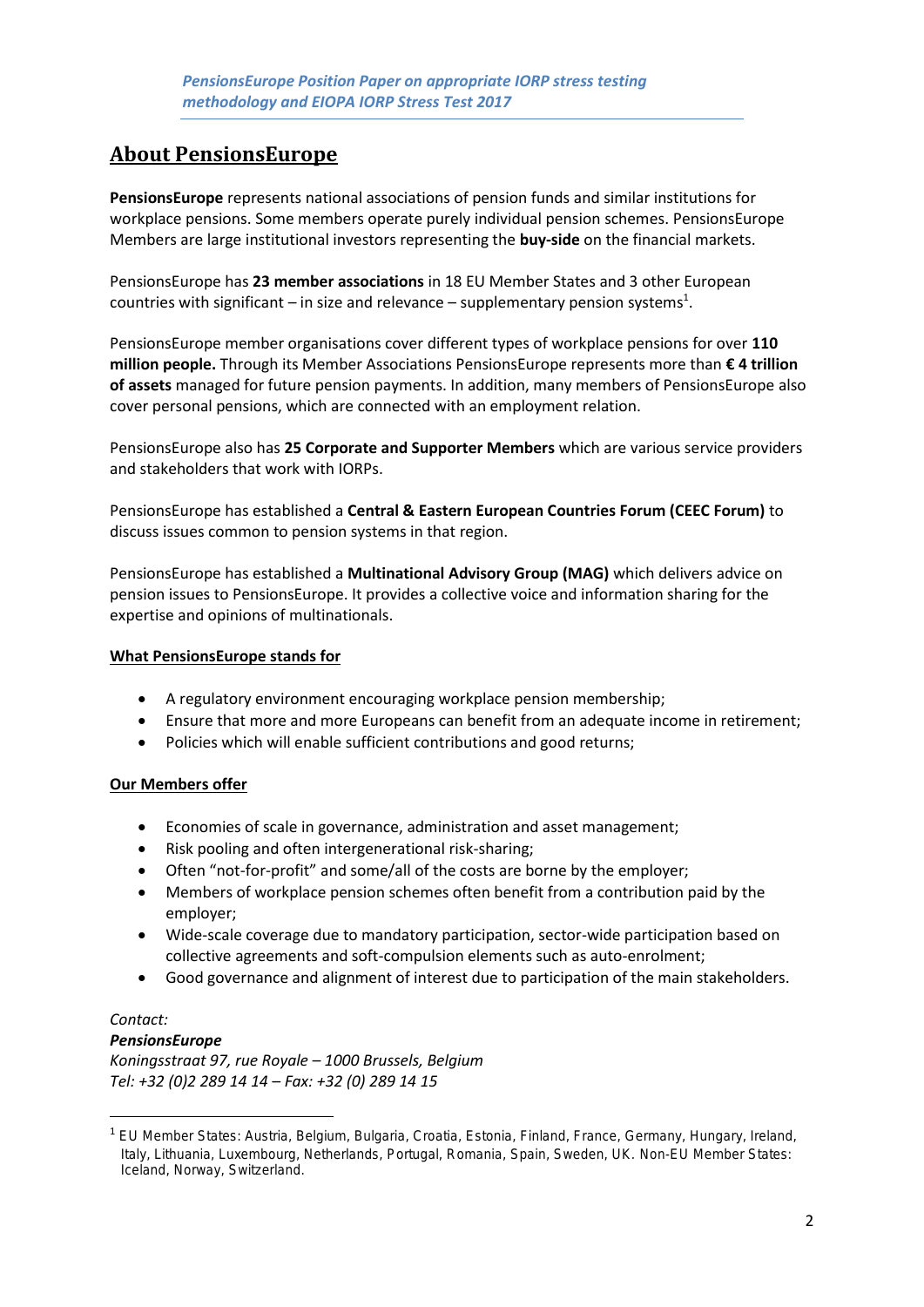#### **1. Summary and key messages**

- **The cash flow analysis (CFA) in EIOPA's 2017 IORP Stress Test Report was interesting and useful, and EIOPA could have focused more on it in its Report;**
- **Many of the practical and methodological problems related to the Common Balance Sheet (CBS) could be avoided by developing the CFA further and by replacing the CBS by it;**
- **PensionsEurope is ready and willing to work together with EIOPA on developing the CFA as alternative stress testing methodology. For that reason, we have conducted a mapping exercise on developing the CFA further (including 3 possible scenarios) and on the usage of ALM studies in various Member States. We are willing to share our expertise, experience, and the results of our mapping exercise with EIOPA to continue developing an appropriate stress testing methodology;**
- **PensionsEurope finds assessing financial stability and the resilience of IORPs very important;**
- **The results of the Stress Test 2017 confirm IORPs' countercyclical behaviour and their important role in stabilising financial markets. It is important that legislation continues to allow IORPs' countercyclical behaviour;**
- **EIOPA's conclusions in its press release were not fully consistent and were on certain issues stronger than the conclusions in its 2017 IORP Stress Test Report, in particular they overemphasised the impact of a possible adverse scenario on sponsors and younger generations;**
- **One should be careful when drawing any conclusions from the CBS, as it is not an appropriate stress testing methodology on IORPs.**

# **2. Introduction**

**.** 

In 2017, EIOPA performed a second Europe-wide stress test on IORPs<sup>2</sup>. Its main objectives were to (i) assess the resilience of IORPs to an adverse market scenario, and (ii) analyse the transmission mechanisms of IORPs towards the real economy and financial markets ('second round' effects). **This position paper contains our feedback on the methodology EIOPA used (its stress testing methodology and alternative methodologies) and on the results of EIOPA's stress test. With the feedback, we intend to contribute to improve the relevance of future IORP stress tests for beneficiaries/members. We look forward to continuing exchanging views and sharing our ideas on an alternative methodology with EIOPA.**

In general, PensionsEurope welcomes that:

EIOPA took into account some concerns raised in the past by PensionsEurope and other stakeholders by trying to make IORP Stress Test 2017 less burdensome and costly than the first Stress Test 2015 for IORPs<sup>3</sup>;

<sup>&</sup>lt;sup>2</sup> See EIOPA IORP stress test 2017 on EIOPA websites.

<sup>&</sup>lt;sup>3</sup> EIOPA used less scenarios in 2017 and did not require calculations for of a solvency capital requirement or a standardised risk assessment.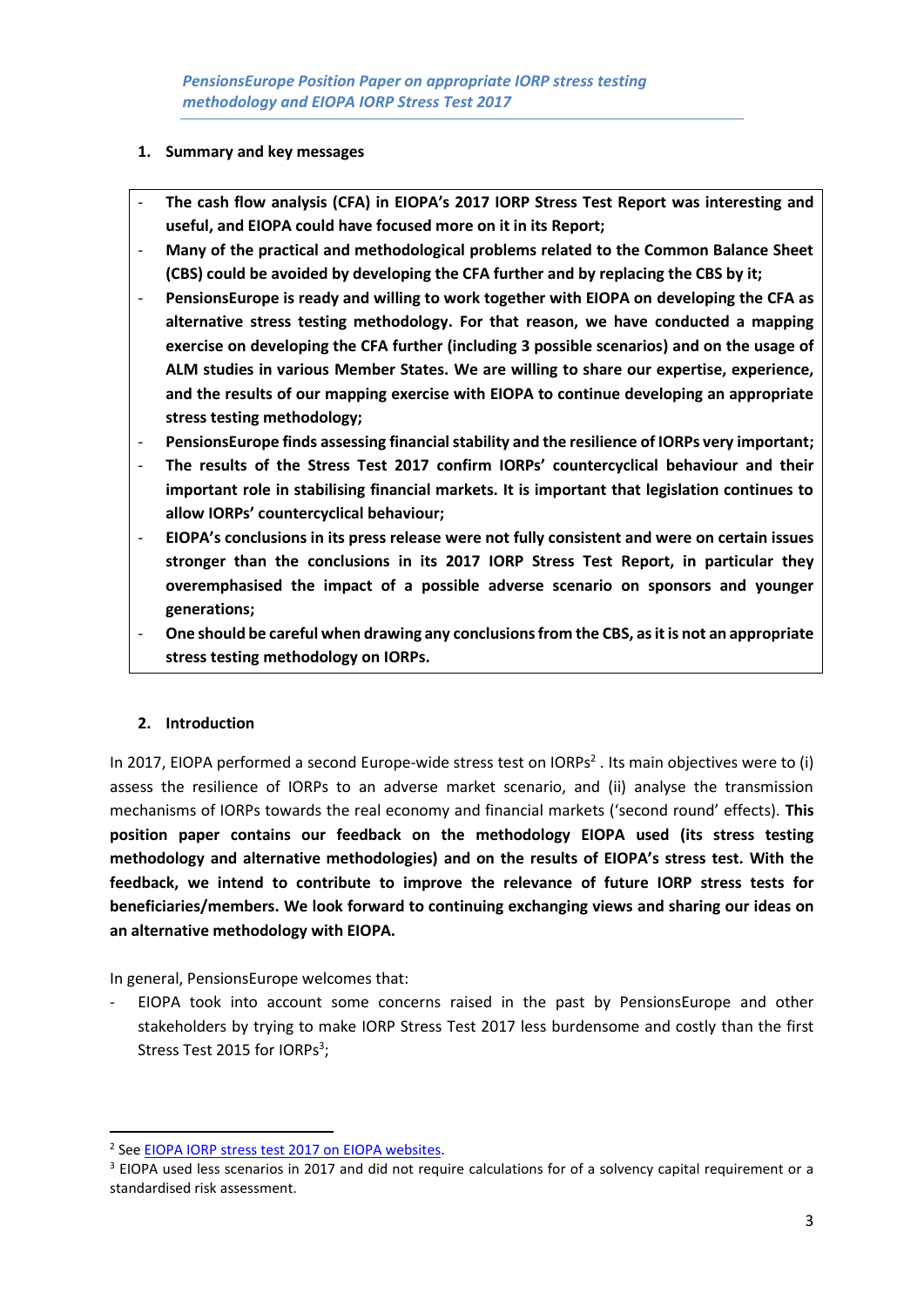- EIOPA put in place a questions-and-answer procedure (Q&A) for the stress test specifications, including technical specifications for the valuation of the CBS (however, the CBS was still burdensome)<sup>4</sup>;
- EIOPA has started considering alternative stress testing methodologies, i.e. a CFA.

#### **3. PensionsEurope is ready to work on alternative stress testing methodology**

**We find the CFA in EIOPA's report interesting and useful, and we think that EIOPA should have focused more on it in the report.** As mentioned above already, the CBS is inappropriate for assessing the resilience of IORPs and developing other methods would make EIOPA's IORP stress test more relevant. **PensionsEurope believes that by developing the CFA further and by using alternative approaches many of the practical and methodological problems related to the CBS can be avoided.**

**PensionsEurope encourages EIOPA to use a more open and principle-based common framework instead of the CBS. Developing the CFA further would be preferable, and EIOPA could learn from the current practices and experiences (including Asset and Liability Management (ALM)) in many countries how such an approach can be developed further.** Assessing the impact of stress scenarios on the contributions and the pensionable income of beneficiaries would be more useful than assessing the impact on the IORP itself, especially since in many pension arrangements the members and beneficiaries are the ultimate bearers of the risks.

#### **Cash flow analysis should be developed further**

**PensionsEurope welcomesthat EIOPA considers using the CFA as a new way to stress test IORPs.** The advantage is that – especially in its current form – the method is easy to perform. If the CFA replaces the CBS in future stress tests, one of the main advantages would be that the problems with the complex, unreliable and volatile mark-to-market valuation, especially the problem of choosing the "right" valuation parameters, could be avoided. Furthermore, several effects (such as the expected development on member benefits and the expected impact on the real economy) would be more (adequately) visible in the CFA.

**EIOPA needs to decide upon one methodology for EIOPA IORP stress tests, as it is not fit for purpose to conduct stress tests using two methodologies (CBS and CFA) in parallel on a continuing basis. PensionsEurope stresses that the framework of the CFA proposed by EIOPA for the Stress Test 2017 is not thorough enough, if it is to replace the current inappropriate CBS in the future Stress Tests. Now, after the EIOPA IORP Stress Test 2017, PensionsEurope proposes EIOPA to do a mapping exercise of different national practices, including the following questions: What kind of CFA various countries are already using and what kind of information they look for? Furthermore, EIOPA could have an internal separate working group on CFA to develop it further.**

1

<sup>4</sup> In some cases, the Q&A did not function properly.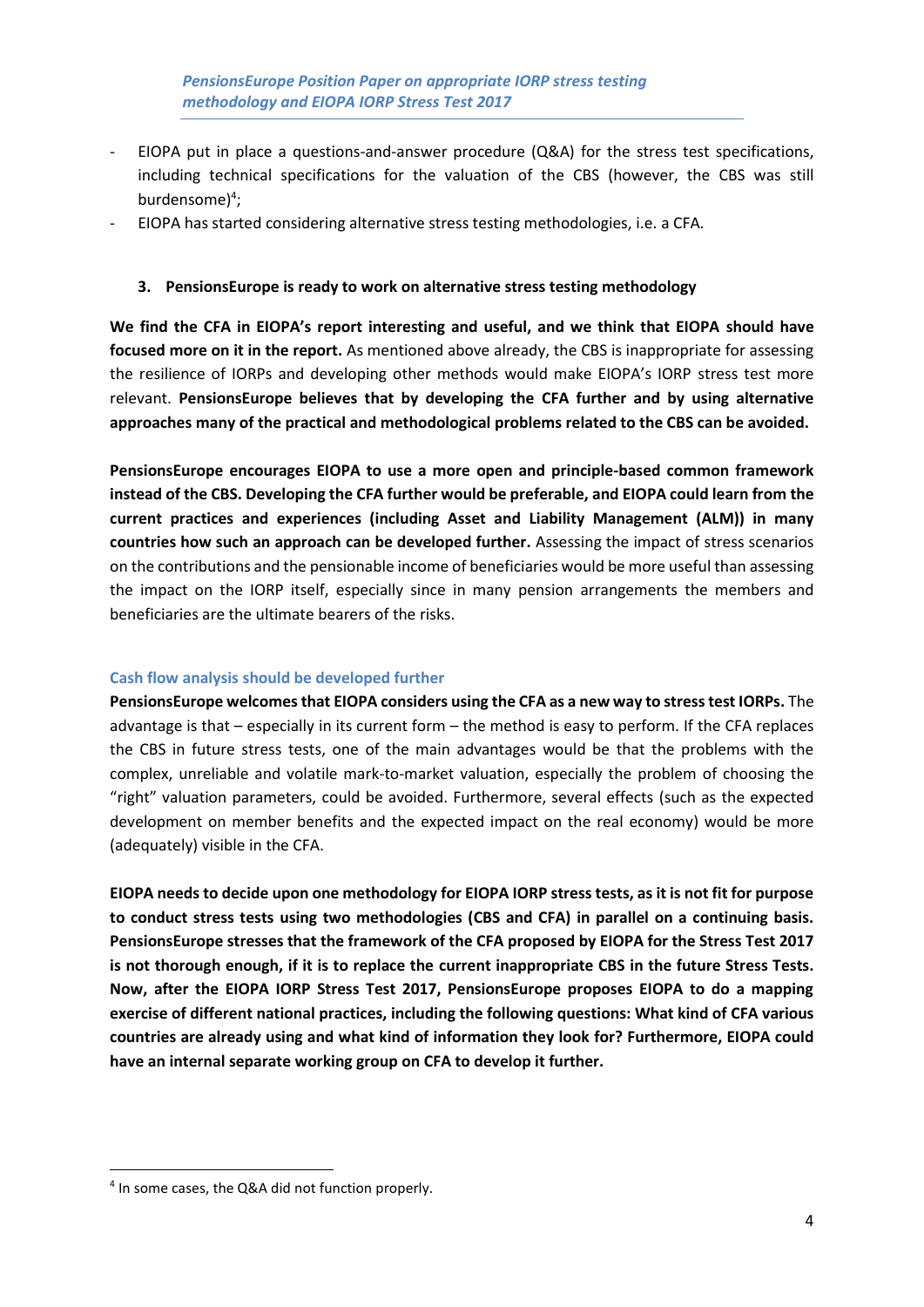#### **PensionsEurope has already conducted a mapping exercise to develop CFA further**

**Recently, PensionsEurope has, via its members, conducted a mapping exercise on developing the CFA further (including 3 possible scenarios) and on the usage of ALM studies in various Member States. We are willing to share our expertise, experience, and the results of our mapping exercise with EIOPA to continue developing an appropriate stress testing methodology. We would like to propose to organise a roundtable of experts to discuss these topics.**

Based on our experience and according to the results of our mapping exercises, IORPs should be allowed to specify management scenarios (e.g. the future asset allocation) in CFA. There should also be a discussion about the assumed returns in the scenarios. Furthermore, the number of relevant indicators should be as limited as possible and be aligned with existing practices. For example, splitting benefits into various subcategories would only slightly increase the insights of the analysis and would substantially increase the burden of the exercise.

PensionsEurope stresses that EIOPA should not focus on single cash flow events, but the goal of the CFA should be to compare a situation with regard to cash flows in a stress scenario with the cash flow pattern of a basic scenario. Any valuations - if they are needed to be used at all - should be based on national rules because national legislation determines the contributions, benefit adjustments etc.

#### **4. General remarks on EIOPA stress tests**

#### **Common Balance Sheet not appropriate for stress testing IORPs**

The 2017 Stress Test for IORPs reconfirms the inherent limitations of the concept of the CBS. **As outlined in our earlier position papers<sup>5</sup> , the CBS is not an appropriate instrument to cover the wide range of diversity of IORPs in Europe as it has many shortcomings. The CBS is e.g. too complex, market consistent valuations in the CBS are unreliable and too dependent on arbitrary assumptions and approximations/simplifications, contains the misconception that option values (e.g. of benefit reductions) should be considered as expected values, and its execution is too expensive.** Stress testing should focus on whether promises made by IORPs in the past are likely to be met. In our view the CBS approach is not a suitable tool to achieve this goal. The CBS only looks at (an approximation of) market values and does not take into account future developments indicating the likelihood, timing and severeness of events. In various Members States there are already packages of information to regulators, such as ALM studies<sup>6</sup>, that provide more relevant information than EIOPA stress tests).

#### **EIOPA formats deviate from national standards**

1

The format of the assets that EIOPA uses in its stress test deviates from the representation used by the National Supervisory Authorities (NSAs) in their national reporting standards. This leads to extra costs

<sup>&</sup>lt;sup>5</sup> See [PensionsEurope Position Paper on EIOPA's IORP Stress Test 2015](http://www.pensionseurope.eu/system/files/PE%20Position%20Paper%20on%20EIOPA%20IORP%20Stress%20tests%20-%20final%20-%202016-02-29.pdf) and PensionsEurope Position Paper on [EIOPA's IORP Quantitative Assessment 2015 and EIOPA's opinion for Risk Assessment and Transparency for](http://www.pensionseurope.eu/system/files/2016.09.15%20-%20PensionsEurope%20Position%20Paper%20on%20QA%20and%20EIOPA%20opinion.pdf)  [IORPs.](http://www.pensionseurope.eu/system/files/2016.09.15%20-%20PensionsEurope%20Position%20Paper%20on%20QA%20and%20EIOPA%20opinion.pdf)

<sup>&</sup>lt;sup>6</sup> For instance, the Prognoserechnung performed by German IORPs gives a much better insight into the situation of the IORP than the EIOPA stress test since it is mainly based on a 5-year projection of the national balance sheets / statements of income.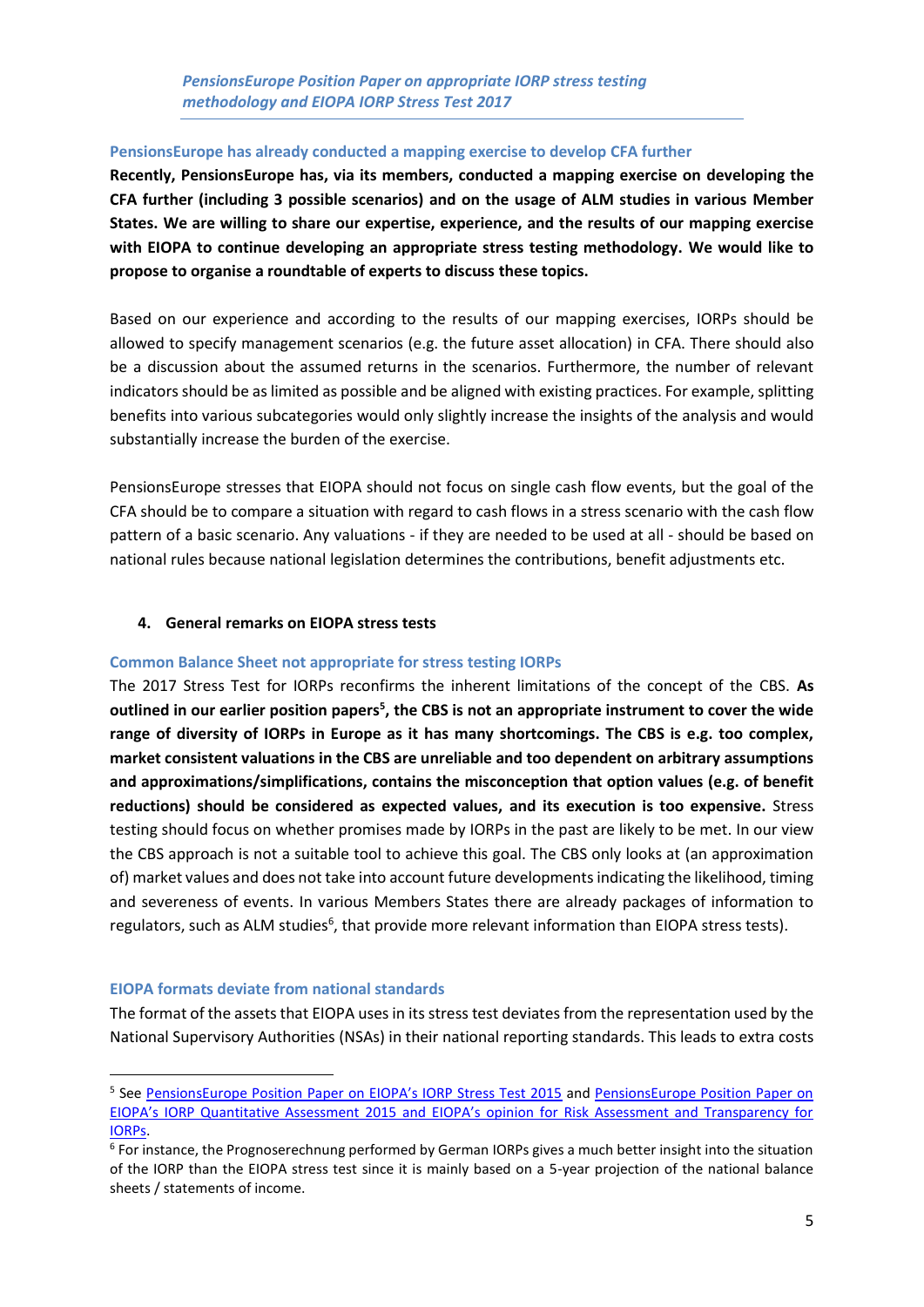in performing the stress test. It could also lead to (slightly) different conclusions by EIOPA (compared if and when a national approach would have been used).

The accounting rules in the EIOPA stress test differ from the upcoming ECB Regulation on statistical reporting requirements for pension funds<sup>7</sup>, which underlines that the accounting rules are laid down in the relevant national laws implementing the IORP Directive (or in any other national or international standards that apply to pension funds based on instructions provided by National Central Banks). Furthermore, the valuation standards in the EIOPA Stress Test differ from EIOPA's upcoming regular information requests towards National Competent Authorities (NCAs) regarding provision of occupational pensions information<sup>8</sup>, which will require that liabilities and all monetary data points other than assets should be valued based on national accounting or valuation standards or national prudential requirements. These data will be based on national data available at the NCAs, and will deviate from stress test date, possibly leading to (slightly) different conclusions and confusion.

#### **Large heterogeneity across European IORPs: NSA's should lead in micro-prudential supervision**

PensionsEurope welcomes EIOPA's acknowledgement of the heterogeneity of European IORPs, their different practices (such as asset allocation and pay-out-methods), and their respective financial assessment frameworks and steering mechanisms. Given this heterogeneity, proportionality and subsidiarity are important principles to consider when dealing with pensions in Europe. IORPs are subject to national social and labour law. As a consequence, the supervisory frameworks of IORPs across Europe vary from country to country including capital requirements and steering mechanisms. There are major differences between second pillar pensions in the Member States. The lead of microprudential supervision is at the NSAs, whereas EIOPA should have a more important role to play in macro-prudential supervision from the perspective of financial stability. The impact of stress on financial stability should be explored by EIOPA or NCAs themselves based on aggregated regularly reported data.

# **National supervisors and IORPs already use various methods to assess the resilience and risks of IORPs**

Based on their national supervisory frameworks (which e.g. include ALM studies and sustainability and resilience testing), IORPs monitor their resilience and risks on a regular basis. In addition, due to the way they are organised and given the long recovery periods, IORPs effectively mitigate financial shocks and do not transmit these to other financial institutions. In its report, EIOPA recognises the impact can be limited given current national approaches with recovery plans with long horizons.

**.** 

<sup>&</sup>lt;sup>7</sup> See [the ECB Draft Regulation on statistical reporting requirements for pension funds](https://www.ecb.europa.eu/stats/ecb_statistics/governance_and_quality_framework/consultations/shared/files/pension_funds/draft_ecb_regulation_on_statistical_reporting_requirements_by_pension_funds_201707.en.pdf) and PensionsEurope [answer](https://www.pensionseurope.eu/system/files/PensionsEurope%20answer%20to%20the%20ECB%20consultation%20-%20FINAL%20-%202017-09-29.pdf) to it.

<sup>&</sup>lt;sup>8</sup> See EIOPA Consultation paper on EIOPA's regular information requests towards NCAs regarding provision of [occupational pensions information](https://eiopa.europa.eu/Pages/Consultations/EIOPA-CP-17-005-Consultation-paper-on-EIOPA%27s-regular-information-requests-towards-NCAs-regarding-provision-of-occupational.aspx) and [PensionsEurope answer](https://www.pensionseurope.eu/pensionseurope-answer-consultation-eiopas-information-requests-pension-funds-0) to it.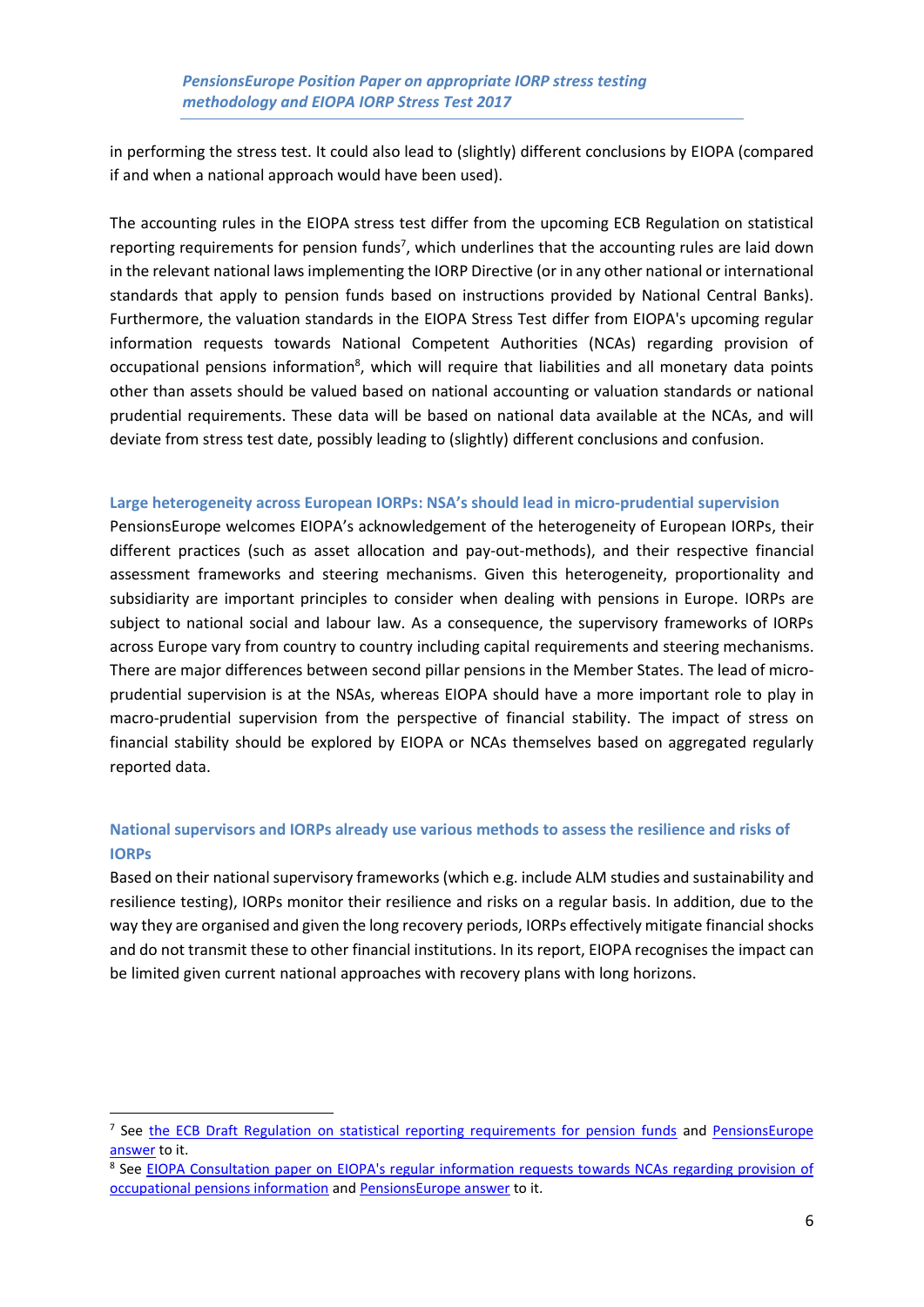#### **5. Remarks on the results of IORP stress test 2017**

#### **EIOPA's press conclusions were too strong**

**In general, PensionsEurope finds that EIOPA's press conclusions from the results of the stress test were too strong and deviated from its Report on certain issues.** The wording of EIOPA's press release was much stronger and less balanced than the report itself. What is more, the stress test result showed that DB/hybrid schemes were almost fully funded<sup>9</sup> and the (national) funding ratio was slightly better than in the previous stress test (the average deficit was -3.5% compared with -5.4% in first stress test). Also for DC schemes, the results were better than in the previous stress test: the accumulated assets and replacement rates of DC schemes in the baseline scenario exceeded the projections of the 2015 IORP stress test.

The CBS gives only a snap-shot picture of liabilities and values them based on market rates. Pension funds invest in the real economy and realise attractive returns on their assets (in the short and long term much better returns than what risk free interest rates provide). On a forward-looking basis, based on a concept like the (further developed) CFA, one could have a more thorough assessment whether IORPs are able to fulfil their liabilities. Our understanding is that there is a very high likelihood that IORPs are able to deliver as promised, and this means that their ability to manage their liabilities is much better than concluded by EIOPA.

#### **Most IORPs are relatively well funded and limited impact expected from underfunding**

**According to the national balance sheets, the assets of the European IORPs providing DB/hybrid schemes exceed liabilities in most countries**. For instance, Belgium, Luxembourg and Sweden stand out with aggregate assets ranging from 139% to 153% of liabilities.

According to the aggregated results, the funding ratio of all IORPs included in the sample amounts to 97% (EUR -49 bn). **This deficit is not a serious European problem and it does not contain serious spillover risks into the real economy, as IORPs that do not meet the national funding requirement usually have to draw up a recovery plan to be approved by the NSA and in some countries the effects can be spread over a longer period. As the actual funding problems of IORPs are not severe, the recovery mechanisms are able to cope with them.**

#### **Impact on sponsors relatively modest**

**.** 

**EIOPA itself also recognises its limitations to draw conclusions on the impact on sponsors based on the limited stress test sample (EIOPA did not target the representativeness of sponsors) and based on the limited received answers. The aggregated data on sponsors show that the values of the liability towards the IORP are rather small and barely visible. The indirect impact of the adverse scenario on the average sponsor is relatively modest.** National law often allows sponsor support and benefit reductions to be distributed over considerable time frames. Distributing sponsor support and

<sup>&</sup>lt;sup>9</sup> Excluding the UK, the assets were almost the same as the liabilities. IORPs that do not meet the national funding requirement in the UK have to draw up a recovery plan to be approved by the National Supervisory Authority.